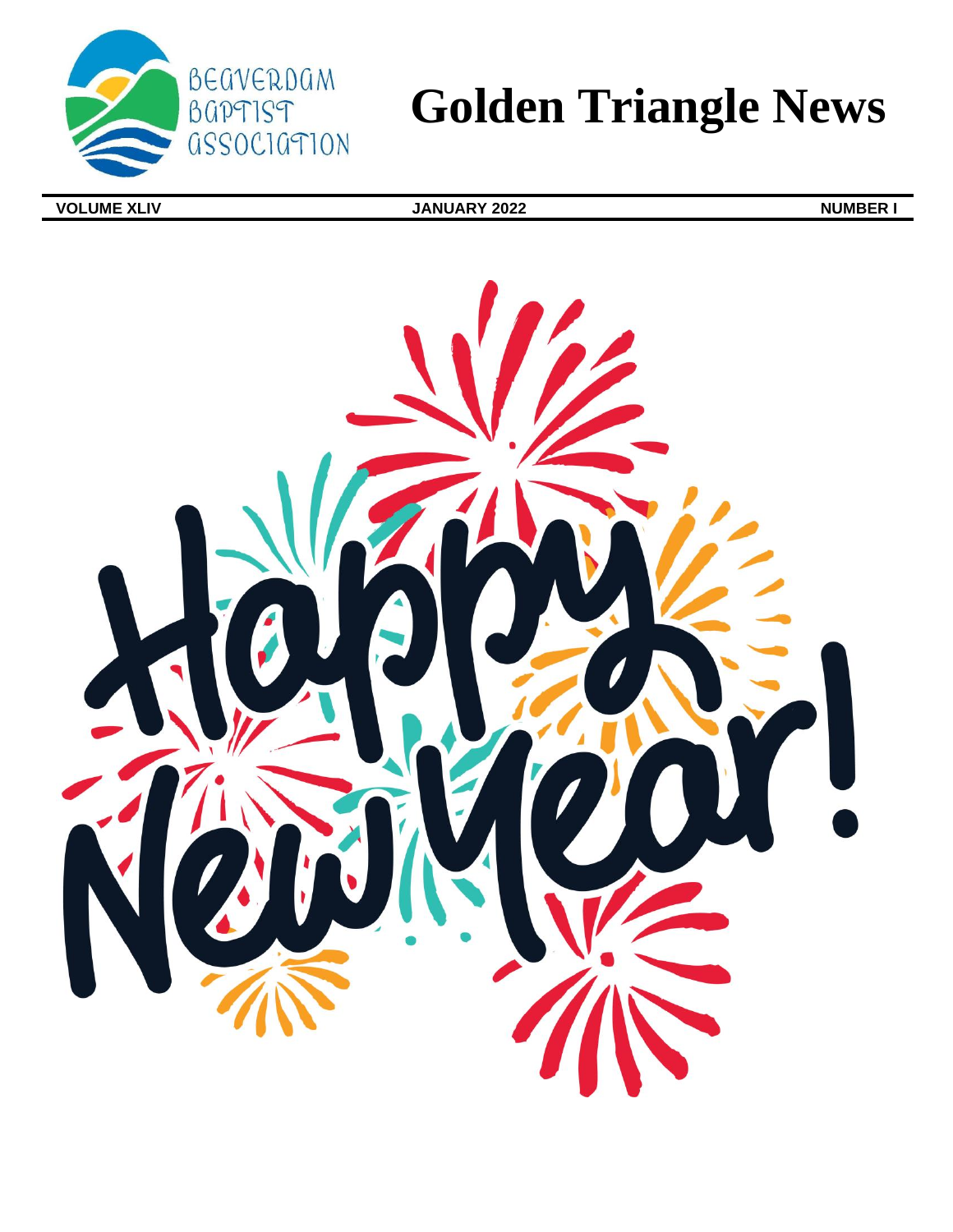### From the DOM,

Happy New Year! I hope and pray that 2022 will be a year that's remembered in the years to come as the year that God did some incredible things in the churches of the Beaverdam Baptist Association! I personally am excited to begin a brand-new year. 2022 is shaping up to be a year that is filled with opened doors, ministry opportunities, and Kingdom advancement. As far as the association, I'm excited that we have launched our Church Revitalization (Futuring) Process and that one church has already entered into the revitalization process. A second one just voted unanimously to begin the process this month (January 2022). It is our heartfelt desire to come alongside any church interested and ask God to use us to help strengthen our churches. These are certainly challenging days for our churches and certainly for our pastors; however, God still has a plan and purpose for His church and the exciting thing is that HE has called us to be a part of HIS plan!

As we enter 2022, I wanted to remind you again of the change that will be taking place in our partnership with Fortitude Counseling. Without a doubt one of the most effective ministries offered by our association is the counseling ministry offered through the Fortitude Counseling Center. This ministry provides our churches with a licensed, professional, Christian counseling ministry. From the numbers below it's clear to see that the need is great.

While the Beaverdam Baptist Association has been able to provide the counseling ministry for the past two years solely from our yearly budget, it has put a tremendous strain on our association's budget. In 2021, we budgeted \$16,000 for the counseling ministry, and of this writing, we have already spent over \$42,000. I think that we would all agree that is not sustainable for a prolonged period of time.

In an effort to be better stewards of God's money, as well as continue our agreement with Fortitude, starting in January 2022, Fortitude will begin filing insurance claims on those receiving counseling services. In addition to providing Fortitude with a credit card to cover the \$25 cost of the counseling session, those referred will also need to provide their insurance information just like you do at your physician's office. Fortitude will then file each visit with the client's health insurance provider. Once payment has been received from the insurance provider, Fortitude will then bill the association for the remaining balance. Once insurance deductibles are met this should save the association thousands of dollars each year. As far as those receiving the counseling, their cost will remain at \$25 per session.

We appreciate your understanding of this change in our agreement with Fortitude. Our continued ability to offer professional, licensed, Christ-Center counseling will be totally dependent upon being able to reduce the cost of the counseling to the association and the increased financial support of our churches.

*David*

Mondays at 9:00 AM Pastors' Prayer Time Beaverdam Mission Center



Holy Land Tour October 18-27, 2022 Information Meeting – January 24 at The Well Sponsored by Beaverdam Baptist Association This trip is open to anyone interested in going. Brochures are available at the Beaverdam Mission Center. Call David at 864-882-7070 for additional information.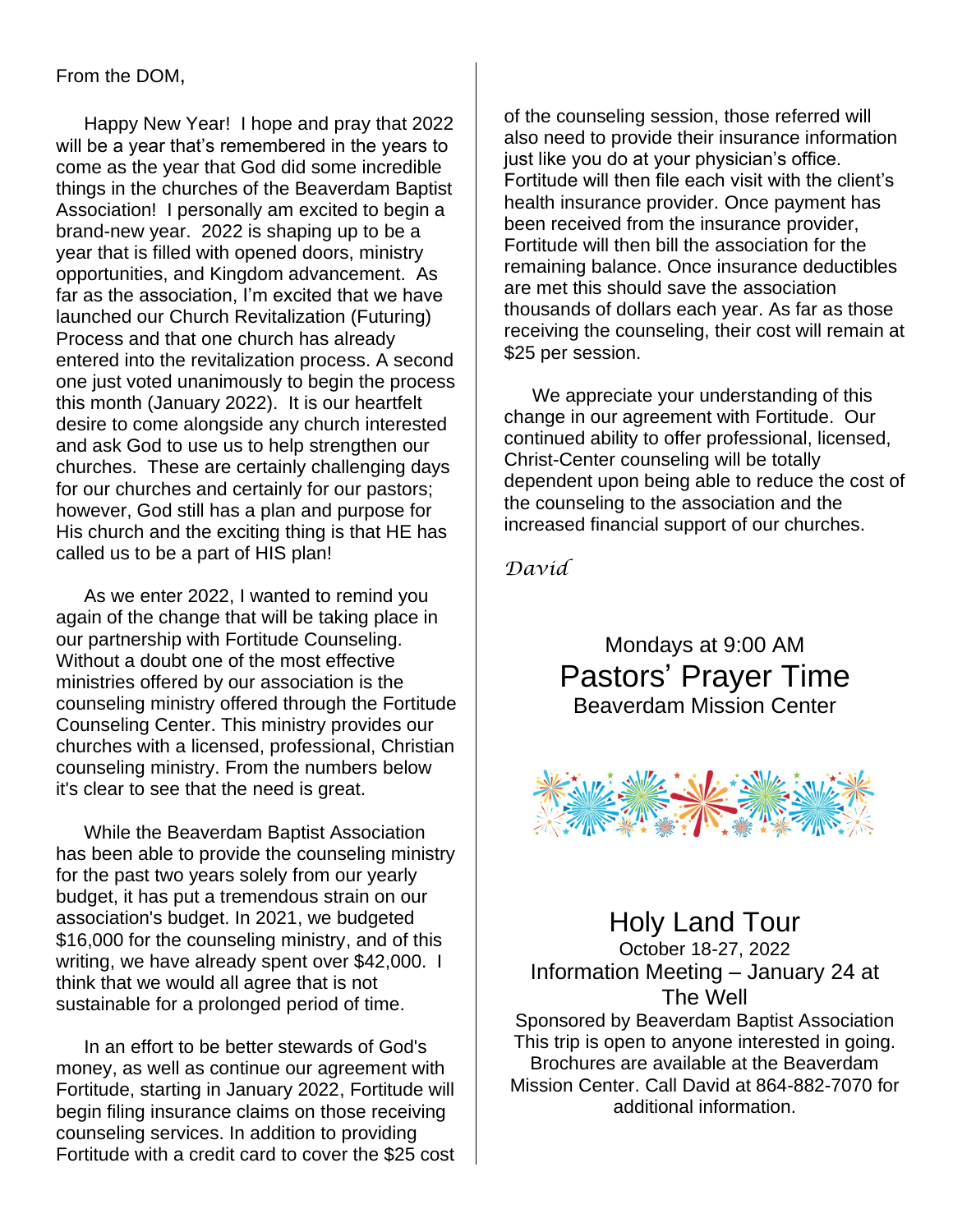# **Church Contributions**

|                                               | Nov 21             | Jan-Nov 21            |
|-----------------------------------------------|--------------------|-----------------------|
| Beaverdam                                     | 174.13             | 2,111.57              |
| <b>Belmont</b>                                | 0.00               | 0.00                  |
| <b>Bethel</b>                                 | 239.00             | 2,731.20              |
| Bethlehem                                     | 0.00               | 0.00                  |
| Calvary<br>Chauga                             | 80.64<br>84.41     | 836.33<br>702.14      |
| Cheohee                                       | 200.00             | 2,200.00              |
| Clearmont                                     | 785.30             | 3,843.06              |
| <b>College Street</b>                         | 0.00               | 8,919.54              |
| Coneross                                      | 50.00              | 825.00                |
| Corinth - Seneca                              | 450.00             | 1.800.00              |
| Corinth - Westminster<br>Cross Roads - Seneca | 0.00<br>142.92     | 1,500.00<br>1,287.12  |
| Cross Roads - Westminster                     | 100.00             | 1,100.00              |
| Damascus                                      | 0.00               | 100.00                |
| Davis Creek                                   | 0.00               | 0.00                  |
| Earle's Grove                                 | 1,267.94           | 12,819.76             |
| Ebenezer                                      | 0.00               | 3,000.00              |
| Faith<br><b>Fants Grove</b>                   | 0.00<br>0.00       | 790.19<br>1,192.20    |
| Golden Corner                                 | 1,500.00           | 6,000.00              |
| <b>Heart Land</b>                             | 187.00             | 1,229.00              |
| Hepsibah                                      | 780.34             | 8,583.74              |
| <b>Holly Springs</b>                          | 233.00             | 4,654.00              |
| Hopewell                                      | 495.42             | 5,321.94              |
| Iglesia Bautista Bethel<br>Little River       | 0.00<br>0.00       | 0.00<br>0.00          |
| Long Creek                                    | 0.00               | 1,670.00              |
| Lydia                                         | 0.00               | 4,098.66              |
| Maranatha                                     | 80.92              | 1,044.19              |
| Monte Vista                                   | 25.00              | 275.00                |
| Mountain Rest                                 | 813.71             | 7,892.13              |
| Mountain View                                 | 100.00             | 1,100.00              |
| Mt. Freedom<br>Mt. Pleasant                   | 0.00<br>0.00       | 2,225.00<br>1,666.60  |
| Mt. Tabor                                     | 175.19             | 2,139.35              |
| New Hope                                      | 352.00             | 4,221.00              |
| Old Liberty                                   | 114.50             | 2,851.81              |
| Open Door                                     | 125.00             | 1,375.00              |
| <b>Pleasant Grove</b>                         | 0.00               | 614.61                |
| <b>Pleasant Hill</b>                          | 100.00             | 1,100.00<br>5,500.00  |
| Pleasant Ridge<br>Poplar Springs              | 500.00<br>453.11   | 6,220.49              |
| Puerta Abierta                                | 0.00               | 0.00                  |
| Reedy Fork                                    | 281.54             | 3,256.50              |
| Retreat                                       | 0.00               | 0.00                  |
| Return                                        | 858.00             | 9,570.05              |
| Rock Hill                                     | 0.00               | 0.00                  |
| Rocky Knoll<br>Salem                          | 389.42<br>0.00     | 4,615.74<br>5,000.00  |
| <b>Scenic Heights</b>                         | 300.00             | 3,300.00              |
| Seneca                                        | 1,649.00           | 14,371.13             |
| Shiloh                                        | 0.00               | 0.00                  |
| Snow Creek                                    | 0.00               | 1,382.96              |
| Souls Harbor                                  | 145.00             | 1,595.00              |
| South Union<br>Utica                          | 150.61<br>1,276.81 | 1,869.72<br>15,535.32 |
| Walhalla                                      | 0.00               | 600.00                |
| Welcome                                       | 264.46             | 1,841.60              |
| <b>West Union</b>                             | 0.00               | 0.00                  |
| Westminster                                   | 500.00             | 5,500.00              |
| <b>Westminster First</b>                      | 125.00             | 1,375.00              |
| <b>Wolf Stake</b>                             | 245.00             | 941.00                |
| Total                                         | 15,794.37          | 186,294.65            |
| <b>Other Contributions</b>                    |                    |                       |
| Lifepoint<br>La Roca                          |                    | 3,000.00              |
| The Well                                      |                    | 250.00<br>1,500.00    |
|                                               |                    |                       |
| <b>Total Income</b>                           | 15,794.37          | 191,044.65            |

### **Church News**

### *Staff Needs:*

**Faith** Baptist Church is seeking a pianist. Please contact Bob Castro for more information: 864-723-4911.

**Seneca** Baptist Church is accepting resumes for the position of full time Associate Pastor to Youth and Discipleship. The Associate Pastor to Youth and Discipleship will help our church family declare the gospel, disciple the believer, and deploy our youth and young adults. He will build relationships with middle school, high school, youth parents, and youth leaders so that each group hears the gospel and can build a strong Scriptural foundation to stand upon. This position will have an emphasis on equipping parents as the main disciplers of their children. He will work closely with Senior Pastor to develop a discipleship process that helps our church family grow consistently as disciples and leaders, across different life stages, while building partnerships between church, home, and the community.

Email resumes to office@senecabaptist.org

https://www.senecabaptist.org/associ ate-pastor-to-youth-and-discipleship/



# Thank You!

A special thank you to Aleath, Kathy, Nelda, Bessie, and Eula who faithfully serve the association by preparing newsletters for mailing each month.

## **Mission Updates from 2021**

# Prisoner Packets

BBA collected a total of **873** prisoner packets. Two hundred were brought to Oconee Detention Center and 673 were delivered to Columbia. Extra items and items that did not meet state or local guidelines were donated to Fostering Faithfully and Our Daily Rest. Thank you to the team from College Street Baptist Church who checked boxes and to David Shirley for delivering them to Columbia.

# Operation Christmas Child

New Hope Baptist Church collected **3,734** boxes for Operation Christmas Child. Thank you to everyone at New Hope for coordinating this important ministry.



BBA sends Christian sympathy to Rev. Mark Nelson and family on the passing of his brother, James David Nelson.